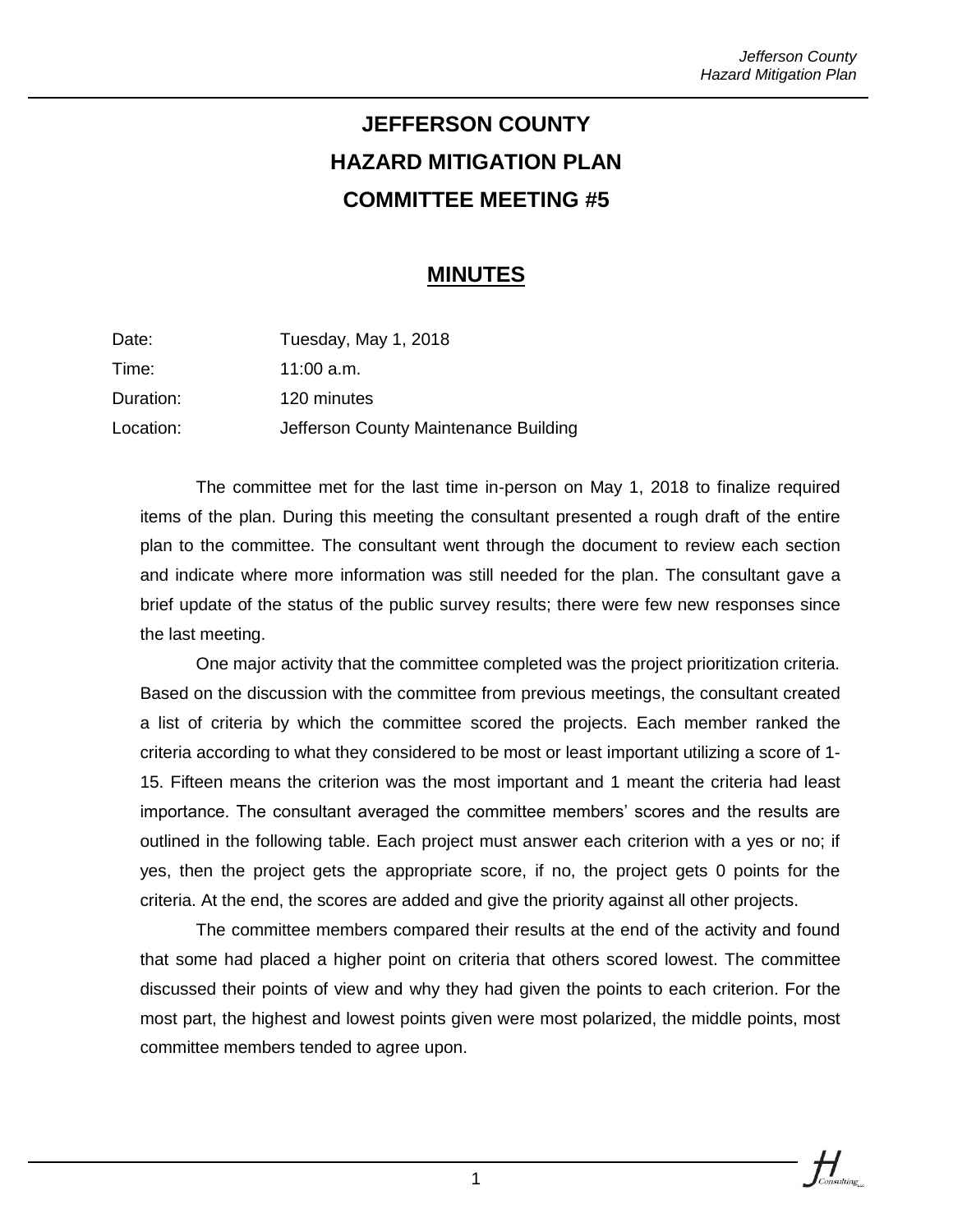| PROJECT PRIORITIZATION CRITERIA     |                                                                                                                      |     |                    |                |  |
|-------------------------------------|----------------------------------------------------------------------------------------------------------------------|-----|--------------------|----------------|--|
| Criteria                            | Description                                                                                                          | Sum | Averaged<br>Result | Final<br>Score |  |
| High probability hazard             | The project addresses a high probability hazard                                                                      | 216 | 12.71              | 15             |  |
| High severity hazard                | The project addresses a high severity hazard                                                                         | 211 | 12.41              | 14             |  |
| More than one hazard                | The project attempts to address more than one<br>hazard                                                              | 189 | 11.12              | 13             |  |
| Vulnerable populations              | The project attempts to lower risk for vulnerable<br>populations (ageing population, children, disabled,<br>$etc.$ ) | 177 | 10.41              | 12             |  |
| Cost effective                      | The benefit of the project outweighs the cost                                                                        | 159 | 9.35               | 11             |  |
| Ease of implementation              | The implementation of the project does not<br>anticipate many challenges or is already well-<br>supported            | 145 | 8.53               | 10             |  |
| Ongoing project                     | The project is already in progress either from the<br>previous hazard mitigation plan or from another<br>plan        | 140 | 8.24               | 9              |  |
| Encourages partnerships             | The project brings two or more partners together<br>to implement the project beyond regular<br>operations            | 139 | 8.18               | 8              |  |
| Scheduled to start                  | The project is already in the works to begin                                                                         | 120 | 7.06               | $\overline{7}$ |  |
| In-county economic capability       | The county has sufficient funds to implement the<br>project on its own without having to apply for<br>grants         | 118 | 6.94               | 6              |  |
| Positive environmental impacts      | The project does not affect the environment in a<br>negative way                                                     | 110 | 6.47               | 5              |  |
| In-county technical capability      | The county has sufficient capability (equipment<br>and technical knowledge) to implement the project                 | 100 | 5.88               | 4              |  |
| One hazard                          | The project only addresses one hazard                                                                                | 87  | 5.12               | 3              |  |
| In-county administrative capability | The county has sufficient personnel to implement<br>the project                                                      | 85  | 5.00               | $\overline{2}$ |  |
| Politically feasible                | The project is not controversial politically                                                                         | 46  | 2.71               | $\mathbf{1}$   |  |
| <b>Total</b>                        | The highest score any project can receive is 120                                                                     | N/A | N/A                | 120            |  |

After concluding this activity, the committee members talked about different plans in which their organizations could include hazard mitigation principals and projects and vice versa. At first, some didn't think there could be a connection between their plans and hazard mitigation, but after some brief discussion and questions from the consultant, they could see how their plans had opportunities for integration.

The committee scheduled two public meetings on Tuesday, May 15, 2018; the first will be in the early afternoon, at 1:30 p.m., and the second in the evening, at 7:00 p.m., to attract as many people as possible. Both meetings will be held in the Jefferson County Commission room and will be transmitted live.

The consultant will give an updated draft to the committee on Tuesday, May 8, 2018 by 5:00 p.m. Committee members and the public will have an opportunity to review and comment on the plan before it is submitted to the state on June 1, 2018.